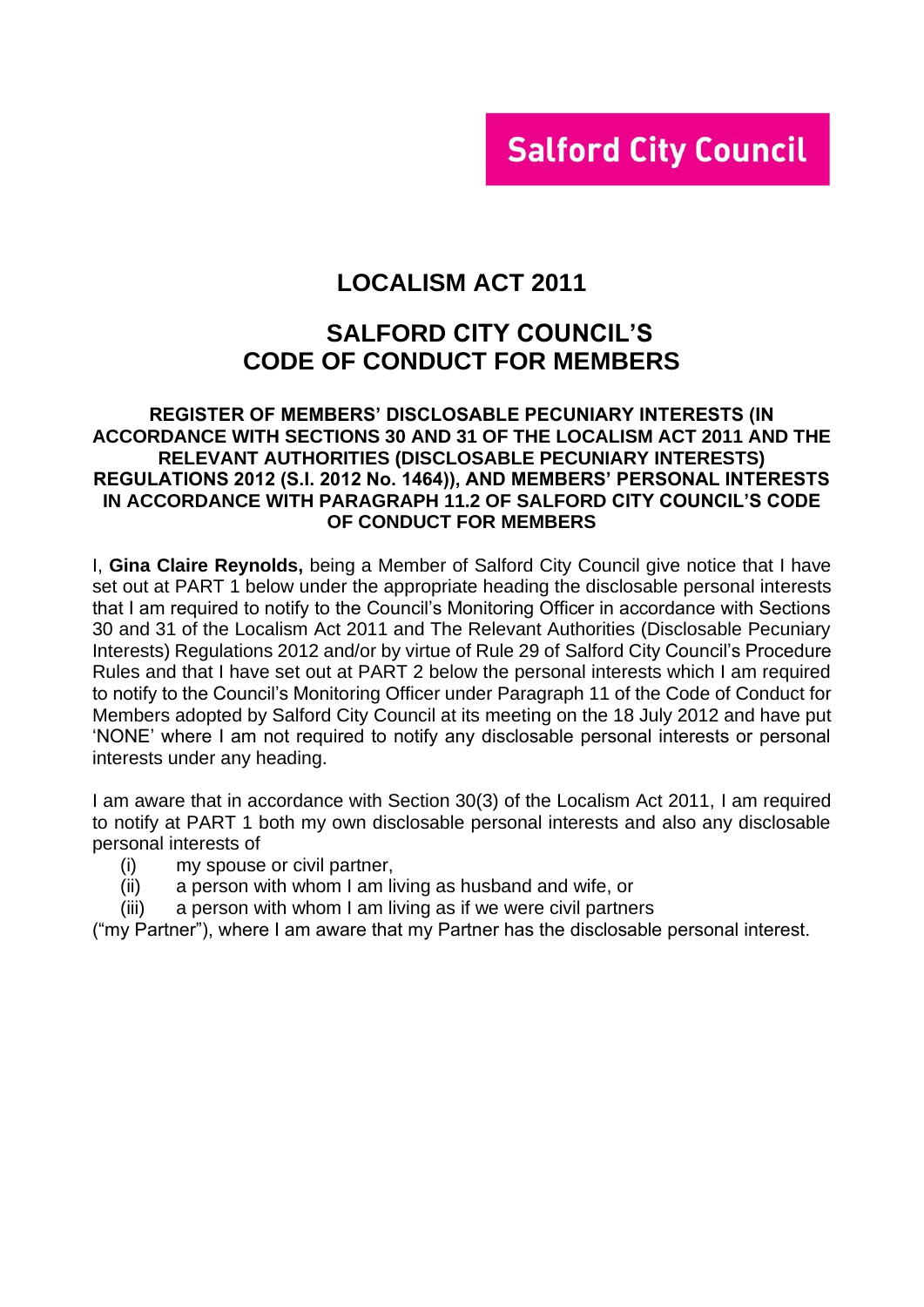# **PART 1**

# **DISCLOSABLE PECUNIARY INTERESTS**

**1. ANY EMPLOYMENT, OFFICE, TRADE, PROFESSION OR VOCATION CARRIED ON FOR PROFIT OR GAIN.**

| <b>Member</b>                              | <b>Partner</b>                                                                  |
|--------------------------------------------|---------------------------------------------------------------------------------|
| <b>Elected Member Salford City Council</b> | <b>Councillor Neil Reynolds - Elected</b><br><b>Member Salford City Council</b> |
|                                            | <b>Caseworker for Rebecca Long-Bailey</b><br><b>MP</b>                          |

*NB: You need to include details of any employment or business in which you or your Partner are engaged. Employees should give the name of their employer. You should give the name of any company of which you or your Partner are a partner or remunerated director. Where you or your Partner hold an office, give the name of the person of the body which appointed you or your Partner (in the case of a teacher in a maintained school – the local education authority; in the case of an aided school – the school's governing body)*

#### **2. SPONSORSHIP**

#### **None**

*NB You must* declare *any payment or provision of any other financial benefit (other than from Salford City Council) made or provided to you in respect of any expenses incurred by you in carrying out your duties as a councillor, or towards your election expenses, within the period of 12 months ending with the day on which you give your notification to the Council's Monitoring Officer for the purposes of Section 30(1) of the Localism Act 2011 and/or by virtue of Rule 29 of Salford City Council's Procedure Rules. This includes any payment or financial benefit from a trade union within the meaning of the Trade Union and Labour Relations (Consolidation) Act 1992.* 

#### **3. CONTRACTS WITH THE COUNCIL**

| <b>Member</b> | Partner     |
|---------------|-------------|
| <b>None</b>   | <b>None</b> |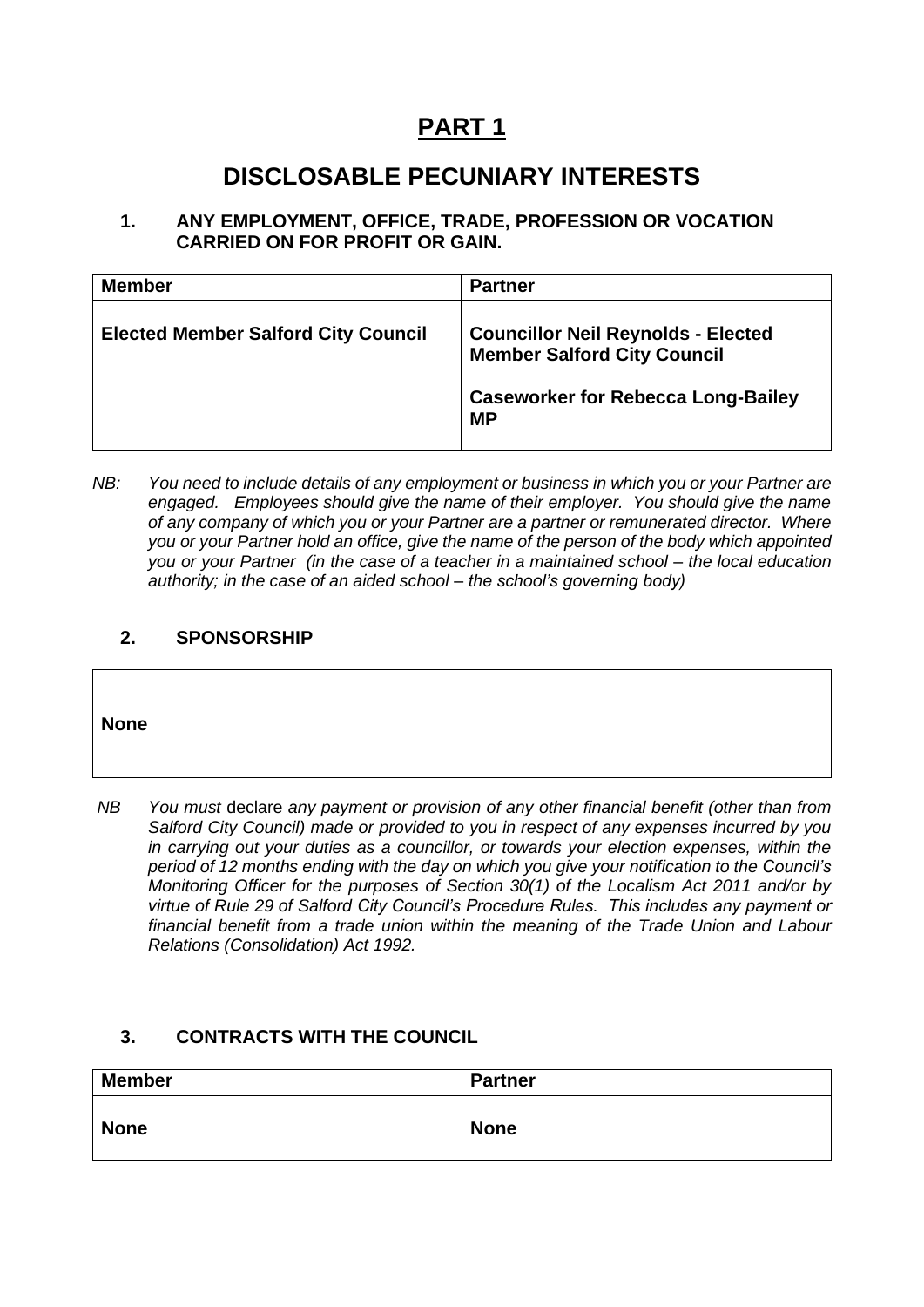- *NB You should describe all contracts of which you are aware, which are made between the Council and* 
	- *(i) either yourself or your Partner or*
	- *(ii) a body in which you or your Partner have a beneficial interest (being a firm in which you or your Partner is a partner, or a body corporate of which you or your Partner is a director, or in the securities of which you or your partner have a beneficial interest),*

*which are not fully discharged and which are contracts under which goods or services are to be provided or works are to be executed.*

*Please note that the reference to "securities" means "shares, debentures, debenture stock, loan stock, bonds, units of a collective investment scheme within the meaning of the Financial Services and Markets Act 2000 and other securities of any description, other than money deposited with a building society.*

### **4. LAND IN THE AREA OF THE CITY COUNCIL**

| <b>Member</b>                    | <b>Partner</b>                   |
|----------------------------------|----------------------------------|
| 30 Stancliffe Drive, Pendlebury, | 30 Stancliffe Drive, Pendlebury, |
| Swinton, Salford, M27 4FU        | Swinton, Salford, M27 4FU        |
| (owner/occupier)                 | (owner/occupier)                 |

*You should include any land (including houses, buildings or parts of buildings and any interests as mortgagee) within the City's boundaries in which you or your Partner, either alone or jointly, have a proprietary interest for your or your Partner's benefit. You should give the address or brief description to identify it. If you live in Salford you should include your home under this heading either as owner, lessee or tenant. You should also include any property from which you or your Partner receive rent, or of which you or your Partner are the mortgagee.*

### **5. LICENCES TO OCCUPY LAND**

| <b>Member</b> | <b>Partner</b> |
|---------------|----------------|
| <b>None</b>   | <b>None</b>    |

*NB You should include any land (including buildings or parts of buildings) within the city's boundaries which you or your Partner have a right to occupy for 28 days or longer (either alone or jointly with others). You should give the address or a brief description to identify it.*

#### **6. CORPORATE TENANCIES**

| <b>Member</b> | <b>Partner</b> |
|---------------|----------------|
| <b>None</b>   | <b>None</b>    |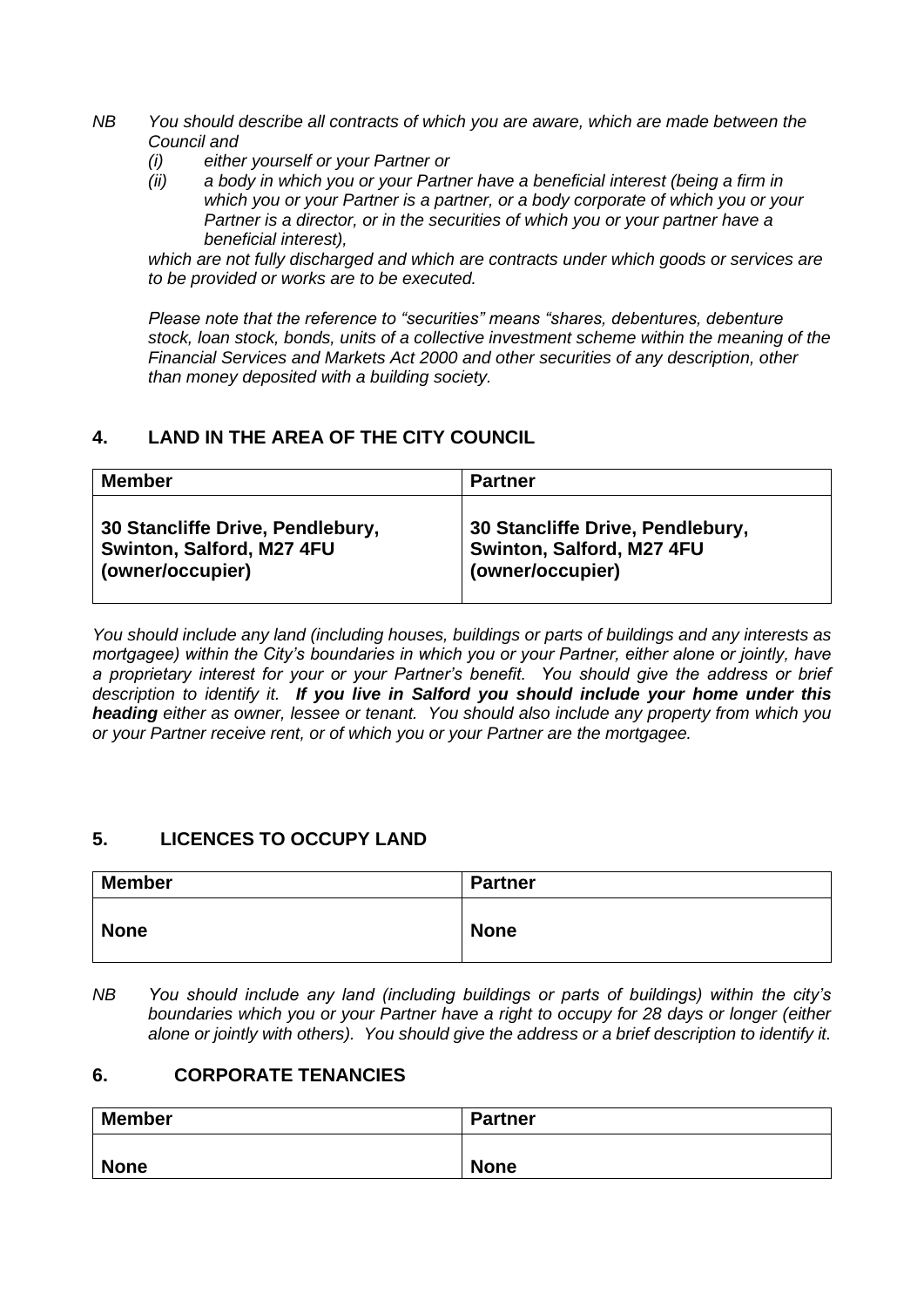*[NB You should list here any tenancies of properties of which you are aware, where the landlord is the City Council and the tenant is a body in which you or your Partner have a beneficial interest (being a firm in which you or your Partner is a partner, or a body corporate of which you or your Partner is a director, or in the securities of which you or your partner have a beneficial interest).* 

*Please note that the reference to "securities" means "shares, debentures, debenture stock,*  loan stock, bonds, units of a collective investment scheme within the meaning of the *Financial Services and Markets Act 2000 and other securities of any description, other than money deposited with a building society.*

### **7. SECURITIES**

| <b>Member</b>                                                           | <b>Partner</b> |
|-------------------------------------------------------------------------|----------------|
| 1 Share (£200) - The Star Inn (Public<br>House), 'The Cliff', Broughton | <b>None</b>    |

- *NB You should list here any beneficial interest of you or your Partner in securities of a body where –*
	- *(a) that body (to your knowledge) has a place of business or land within the City's boundaries; and*
	- *(b) either –*
		- *(i) the total nominal value of the securities held by you or your Partner exceeds £25,000 or one hundredth of the total issued share capital of that body; or*
		- *(ii) if the share capital of that body is of more than one class, the total nominal value of the shares of any one class in which you or your Partner has a beneficial interest exceeds one hundredth of the total issued share capital of that class.*

*Please note that the reference to "securities" means "shares, debentures, debenture stock, Loan stock, bonds, units of a collective investment scheme within the meaning of the Financial Services and Markets Act 2000 and other securities of any description, other than money deposited with a building society*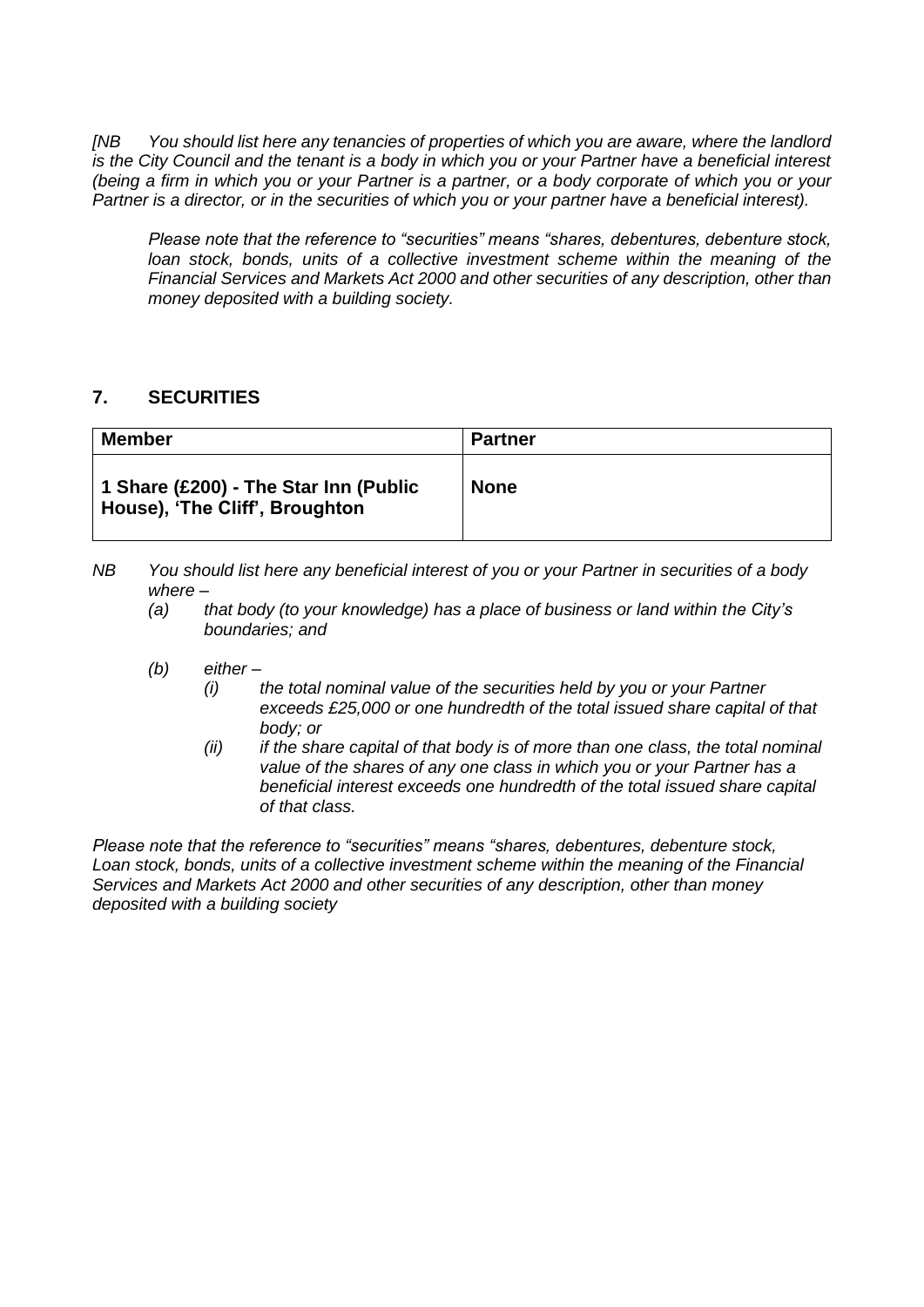# **PART 2**

# **PERSONAL INTERESTS**

### **1. BODIES TO WHICH YOU ARE APPOINTED OR NOMINATED BY THE COUNCIL**

**School Governor Chatsworth High School and Community College Swinton and Pendlebury Budget Sub-Group Audit and Accounts Committee Communities and Neighbourhoods Scrutiny Panel Council Agenda Setting Group Salford Relief of Distress Fund Climate Action Board**

- *Body to which you have been appointed or nominated by*
- *Salford City Council as its representative.*

#### **2. INTERESTS IN CHARITIES, SOCIETIES AND OTHER BODIES**

**Member of The Labour Party - Salford and Eccles Constituency Member of The Association of Labour Councillors Member of The Royal College of Podiatry Member of The National Trust Member of The Automobile Association Member of Momentum**

- *NB You should record here details of your position of general control or management, in any –*
	- *Public authority or body exercising functions of a public nature;*
	- *Company, industrial and provident society, charity, or body directed to charitable purposes. (Freemasons should include here membership of the Masonic Grand Charity)*
	- *Body whose principal purposes include the influence of public policy, including party associations, trade union or professional association.*

### **3. GIFTS AND HOSPITALITY**

#### **None**

*You should list here any person from whom you have received a gift(s) or hospitality with an estimated value of at least £100 (including multiple gifts and/or hospitality with an aggregate value* 

*NB You should record here details of your position of general control or management, in any –*